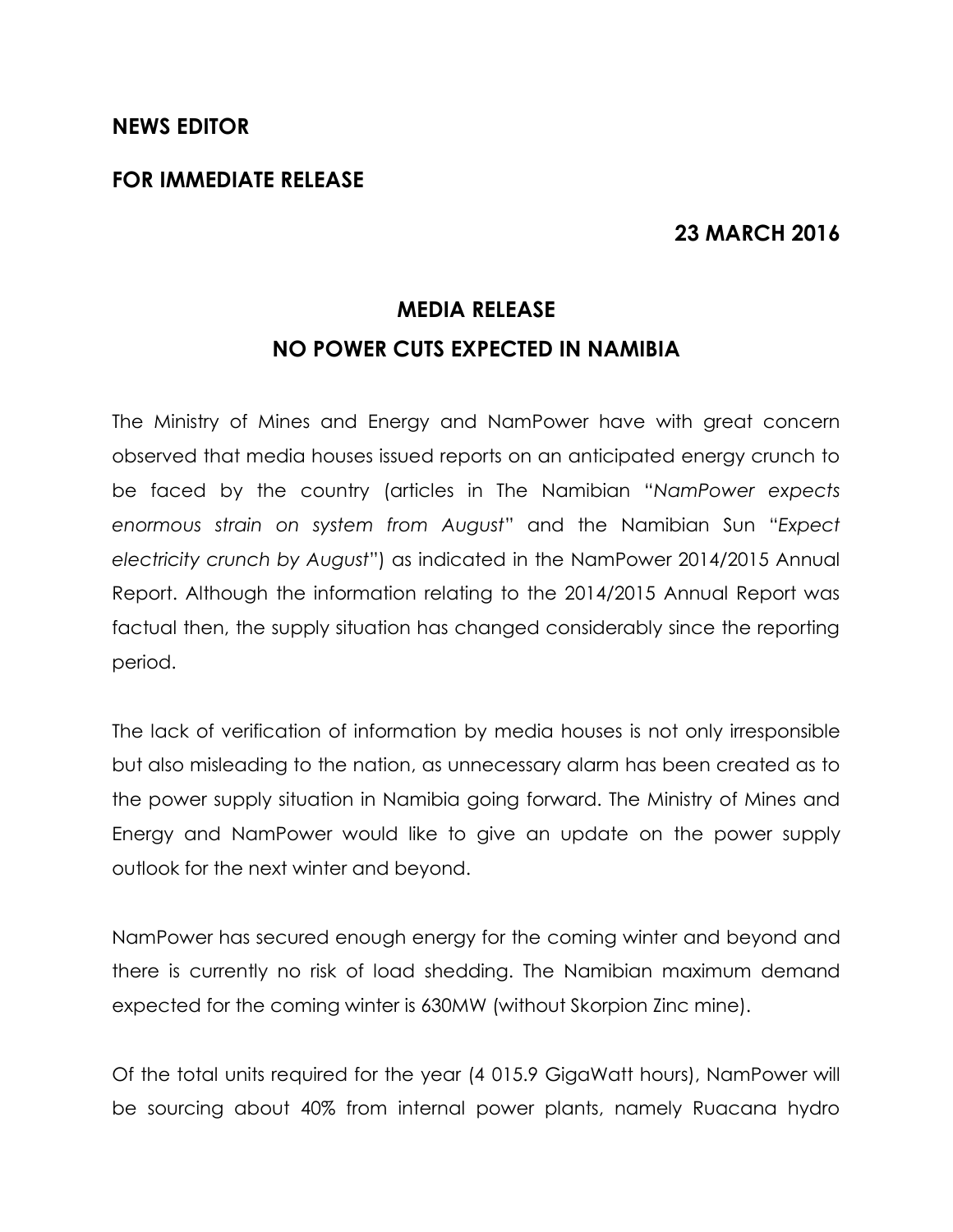power plant (installed capacity 347 MW), Van Eck coal power station (installed capacity 80 MW), Anixas diesel power station (installed capacity 22.3 MW) and Omburu solar power plant (4.5 MW). Ruacana hydro power station is a run-ofthe-river station and due to good rains experienced this year in the highlands of Angola, a favourable percentage of the total installed capacity from the power station will be available.

In addition to the above, NamPower is in the process of procuring a temporary base load power plant (capacity 40-120 MW) to increase the current installed capacity. Even more, NamPower will be sourcing the remaining 60% from imports; ZESCO 39 MW, ZPC 80 MW at a load factor of 50%, while the balance will be supplied by Eskom. The Ministry of Mines and Energy wishes to highlight that Eskom currently has excess power in its system and has indicated its willingness to supply Namibia with power for the year. NamPower is at various stages of implementing renewable energy generation projects such as the Renewable Energy Feed-In-Tariff program (70MW), Greenam solar projects (20MW) and Diaz wind project (44MW), which will, in addition, assist to bridge the gap until the commissioning of a base load power plant.

Considering the sensitivity of the power supply industry, it is important that journalists verify the facts when reporting on issues concerning the sector, as it can have serious repercussions on the nation's economic stability. Although as stated above, the information in respect to the Annual Report (July 2014/ June 2015) was factual at the time, we urge media houses to always contact the Ministry or NamPower to determine whether the information is still relevant, prior to publishing.